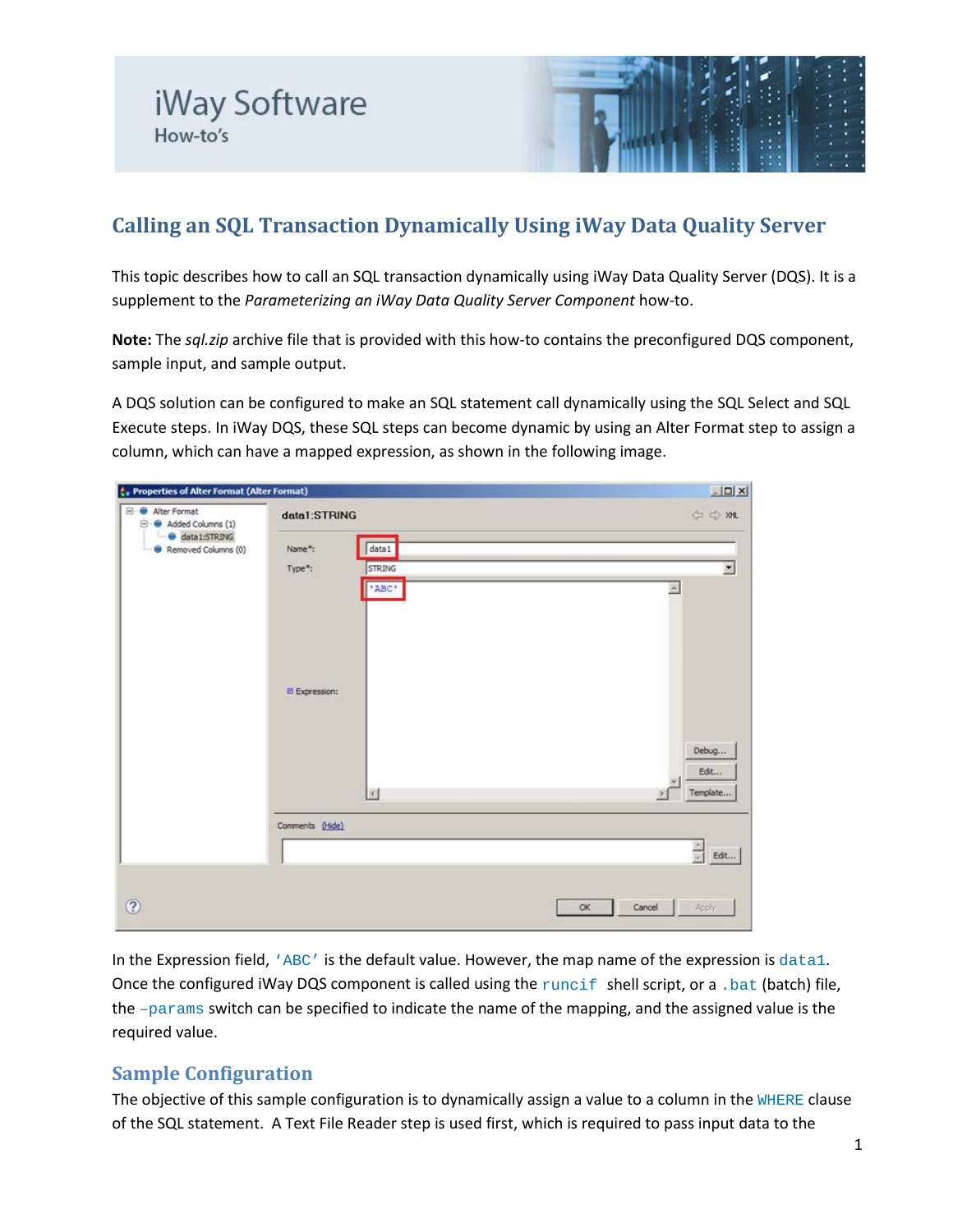component. The Integration Step cannot be used to map a value dynamically, since it will not pass data to the components. Therefore, either a Text File Reader step or Random Record Generator step must be used.

The Alter Format step allows for an application data column to be specified where the expression can be mapped to a value that is dynamically passed in through the runcif.sh or runcif.cmd scripts. Subsequently, the SQL Select step will reference the value of the mapped expression using the following SQL statement:

**select** COLUMN1 **FROM** SALREPRO **WHERE** COLUMN1 = \${data1)

As mentioned earlier, an SQL Execute step can also be used in combination with the Alter Format step to map the value.

The above SQL statement contains the name of the map, which is data1. The runcif. bat script is called (see [Sample runcif.bat Script\)](#page-1-0), which dynamically passes a parameter with the name of the map, and the corresponding value of the input file that is read by the File Reader step.

**Note:** This data is not used in the application as described earlier, but the step is required to initialize the mappings.

The script passes in a second parameter that specifies the name of the map for the expression ( $data1$ ), and the corresponding value which is bound to the SQL statement. In the sample runcif. bat script (see [Sample runcif.bat Script\)](#page-1-0), the value 'SAL\_HOBAICA' is passed in, and bound to the SQL statement. As a result, the statement resolves to the following:

SELECT COLUMN1 FROM SALREPRO WHERE COLUMN1='SAL\_HOBAICA'

The Text File Writer step emits the response of the SQL statement, which contains the data seen in the sample output (se[e Output of the DQS Component\)](#page-2-0).

The following image shows a completed flow in the iWay DQS workbench containing the steps that are mentioned in this sample configuration.



#### <span id="page-1-0"></span>**Sample runcif.bat Script**

The following shows the structure of a sample  $\text{runcti}$ . bat script for reference purposes.

```
runcif.bat -params.fileName=c:\test.txt -params.data1='SAL_HOBAICA' -
runtimeConfig ..\..\workspace\test\runtimeCfg.xml 
..\..\workspace\test\MAPPINGTESTORIG
```
INAL.comp